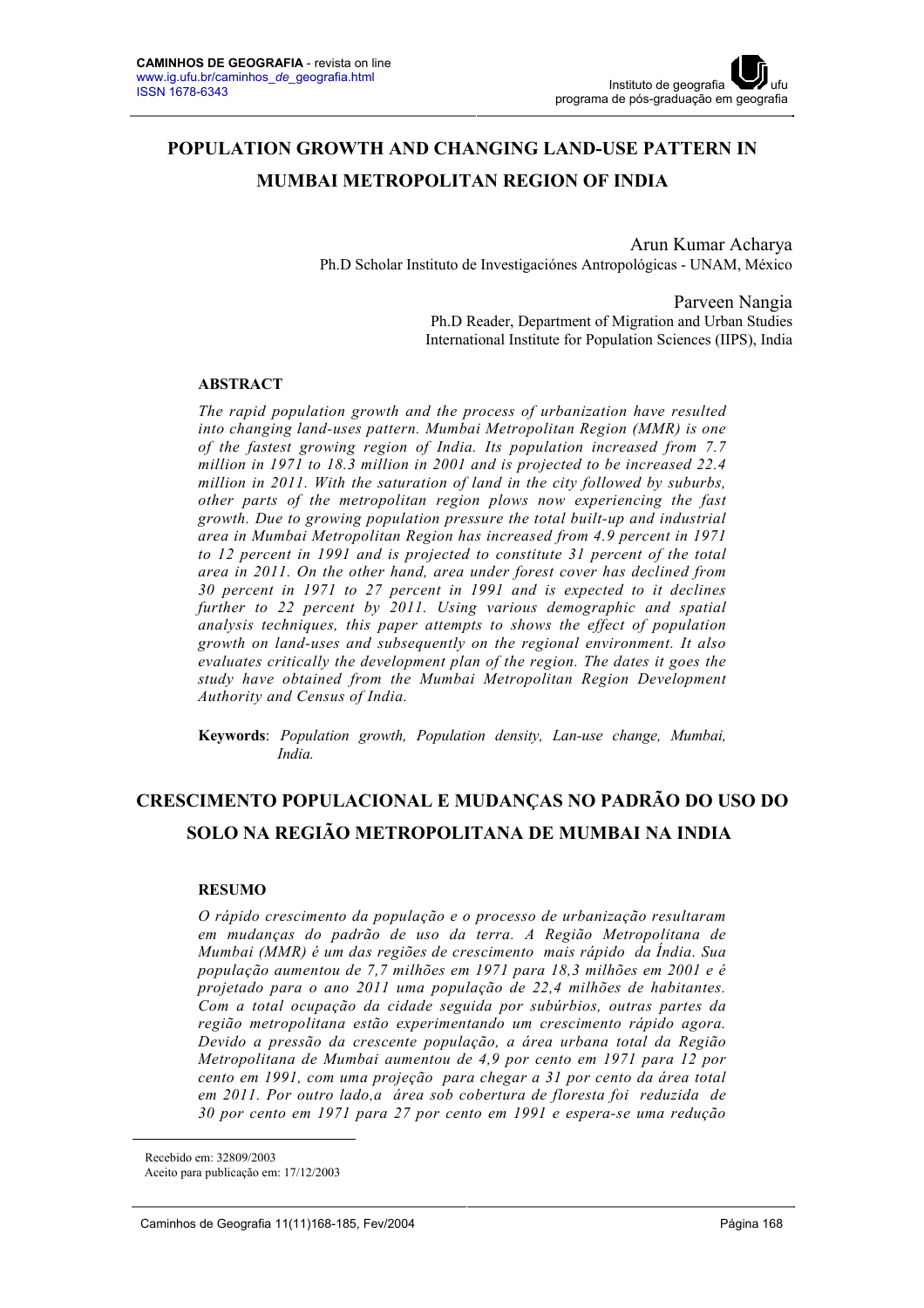*para 22 por cento em 2011. Usando várias técnicas de análise demográficas e de espaço este artigo tenta apresentar os efeitos do crescimento da população no uso da terra e conseqüentemente no ambiente regional. Também avalia criticamente o plano de desenvolvimento da região. Os dados para o estudo foram obtidos das Autoridades de Desenvolvimento de Região Metropolitana de Mumbai e do Censo da Índia.* 

**Palavras chaves:** *crescimento de População, densidade de População, uso da terra, Mumbai, Índia.*

The rapid growth of population and the process of urbanization have resulted in an increasing demand for land in urban settlements. A city grows not only by population but also by changes in spatial dimensions. The prime factors of increasing spatial dimension of the city are also the population growth and related requirements of urban life, such as development of transport and communication and others infrastructure facilities. The mismatch between the supply and demand of land leads to the degradation of environmentally fragile land, occupation of hazard prone areas, and loss of cultural resources, open space and prime agricultural land. Within the existing built-up areas of cities uncontrolled growth of population and inadequate infrastructure may cause irreversible losses of cultural resources and open space. Poorly managed development may also cause excessive urban sprawl and negative impact on air quality, energy consumption and

aesthetic quality. The conversion of prime agricultural land to urban use may increase costs for locating, storing and purchasing food (Bernstein: 1994).

The pattern of city growth and its spatial structure are determined by various historical, economic, social and ecological forces that influence urban land-use. The improper use of urban land poses serious problems in all countries simply because the supply of surplus land is limited and subject to many competing claims. Dissatisfaction with the emerging urban forms is almost universal. Therefore, proper planning of urban land-use is most essential for an orderly and efficient growth of urban areas.

A variety of factors affect the supply and demand of land and its uses in a city. The supply of urban land is affected by such factors as location of city, laws related to land-use, structure of land markets and urban management. Nevertheless, increasing population size of cities and physical expansion of the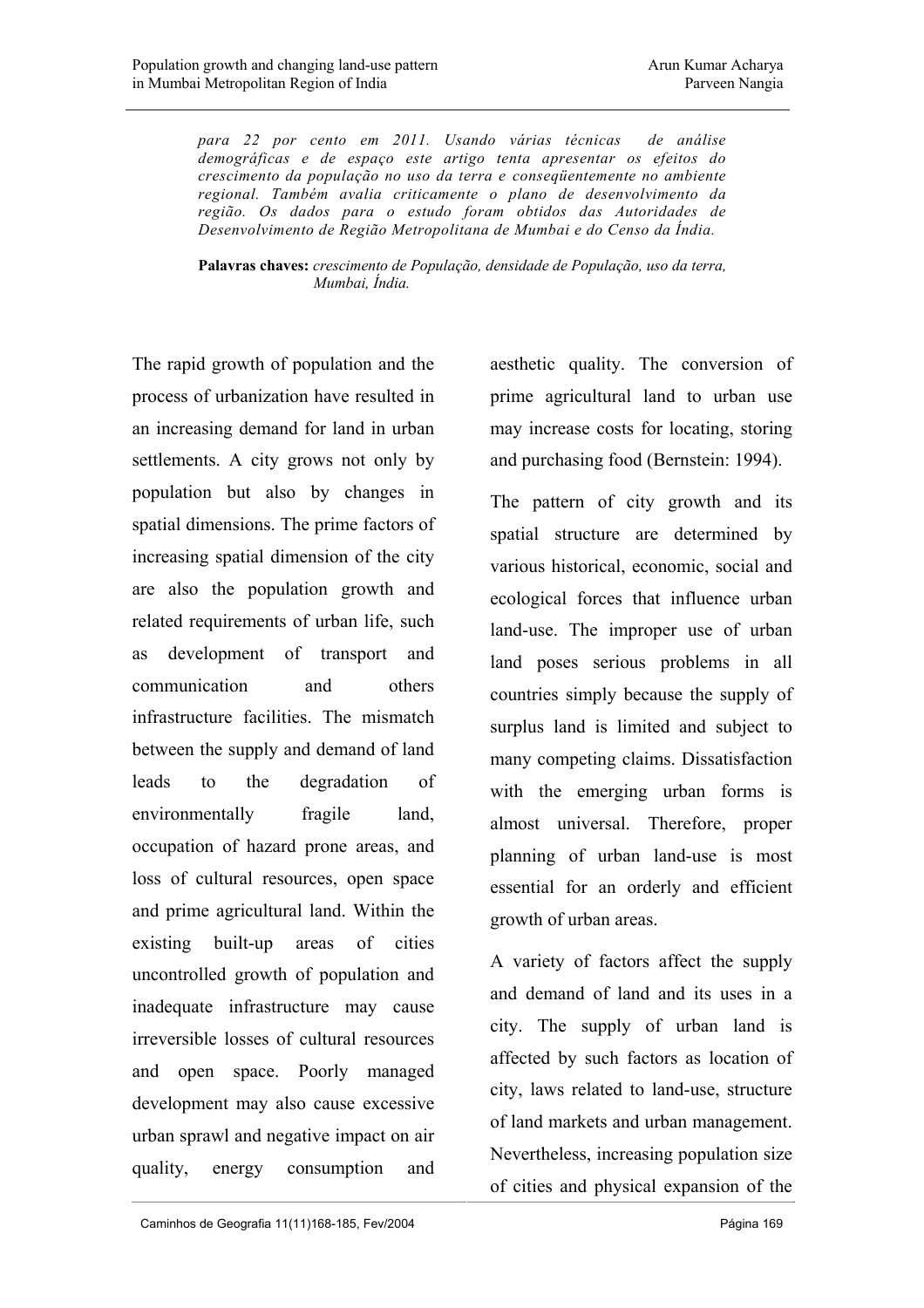built-up area beyond the city limits as well as rising demand for more land for various purposes induce changes in urban land-use.

It is observed that in developing countries cities are growing very rapidly. The land related problems are impounded in these cities because of the distorted land markets and ineffective urban land management (Bernstein: 1994). Since 1950, the urban population in third world cities has risen from 300 million to 1.3 billion and by the year 2030, the cities in the developing countries are expected to grow by 160 per cent (World Bank: 1991). In most developing countries, the expansion of urban population has resulted into a rapid rise in the demand for housing, land for industry and commerce, and public buildings and infrastructure. Due to many competing claims for urban land and the consequent rise in land prices, supplying land which can be developed at the pace and scale required is a challenge for authorities in most of the cities in the developing countries.

Although urbanization process often means accelerated economic performance for a country, the accompanying rise in prices of urban land and its conversion from one form

to another affects the natural and cultural resources of the city. It may also have negative implications for the urban poor.

The metropolitan cities in India have experienced rapid growth of population, particularly in the post independence era. Many of them have also experienced tremendous expansion of their statutory limits (Ravindra: 1996). For every metropolitan area growth has spilled beyond the city boundary, which is expected to bring many undesirable changes in the land-use pattern within the city as well as its surrounding areas. But not enough is known about the magnitude of these land-use changes and the relationship of these changes to population growth. This study is an attempt in this direction and focuses on Mumbai Metropolitan Region (MMR). The purpose of this study is to see the population distribution and its growth trends in different constituent units of MMR during 1971, 1991 and 2011. The study is also aimed at finding the land-use changes in MMR during this period. In addition, it attempts to find out what kind of land has been converted into built-up area.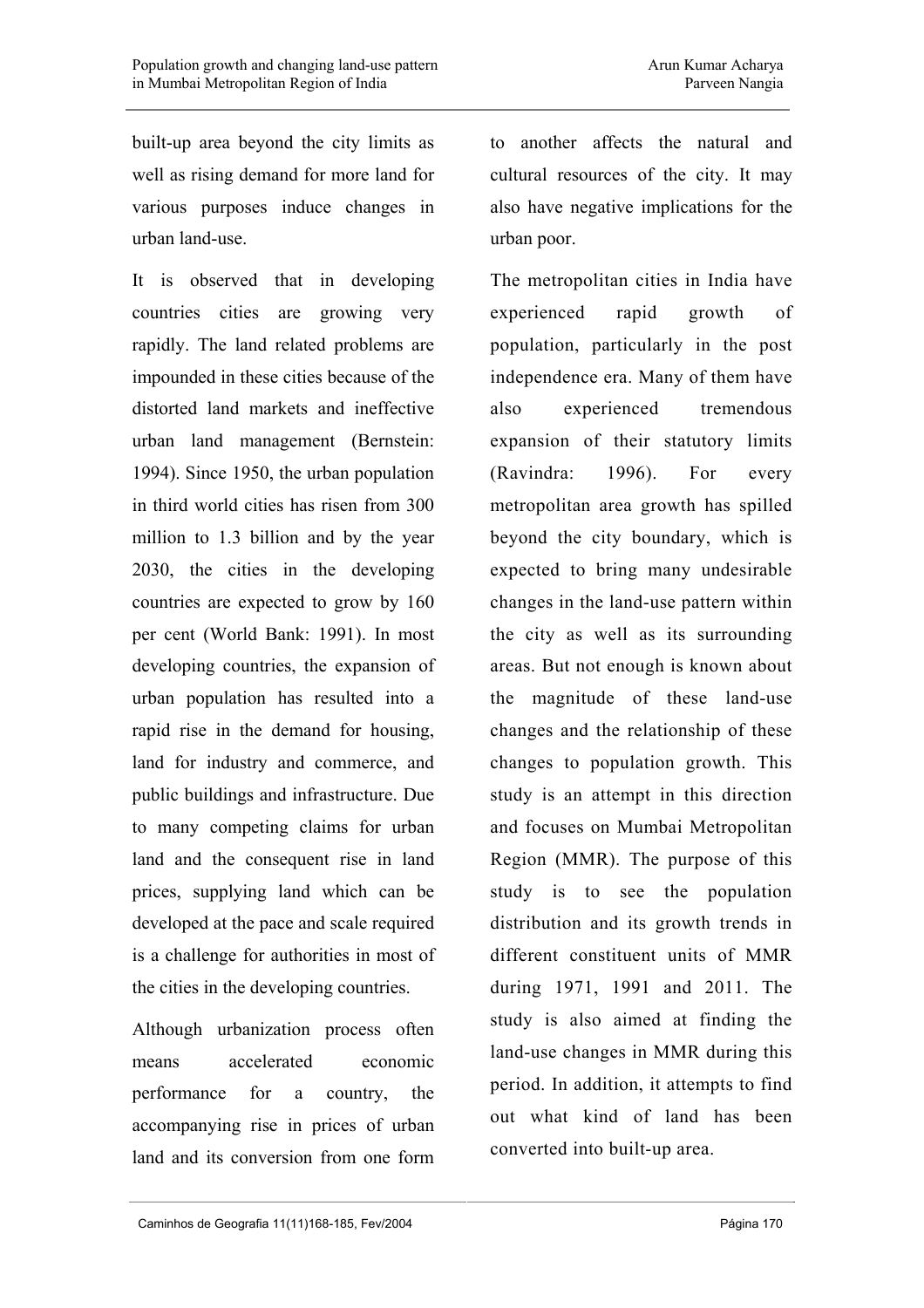## **Sources of Data, Limitations and Methodology**

The data for this study have been obtained from the following secondary sources.

- 1. Draft Regional Plan of Mumbai Metropolitan Region (Part I, II and III), 1971-91.
- 2. Draft Regional Plan of Mumbai Metropolitan Region (Part I and II), 1996-2011.
- 3. Regional Plan for Mumbai Metropolitan Region, 1971-1991, Vol. 1.
- 4. Census of India, 1971 through 2001.

There have been changes in the boundary of MMR during the two plan periods. In 1991, the boundary of the MMR was extended to include Alibagh and Pen regions. Apart from that the sub-regions of MMR were also reclassified at that time. Similarly, the land-use categories were also expanded in the second plan period. For instance, in 1971 there was no sub-classification of forests, but in 1991 forests were classified as dense forest, sparse forest and scrubland. Therefore, it is difficult to compare the land-use pattern of 1971 with that of 1991 and 2011. But, for the comparison purposes, the 1971 metropolitan region taken into consideration. The land-use data presented in the 1971draft plan have been generated from the land-use maps, whereas, the data presented in the draft plan for 1996-2011 have been collected through more sophisticated techniques like remote sensing and GIS. Therefore, for comparative purposes, in this paper land-use data have been reclassified in the following broad categories.

- 1. Built-up area: residential, commercial, and institutional.
- 2. Industrial.
- 3. Agricultural.
- 4. Forest: dense forest, sparse forest, scrub land.
- 5. Wet land.
- 6. Water bodies
- 7. Other areas: airport, harbour, beach/grooney, recreational zone (RTZ) and rocky out crops.

Using the square graph technique, area was calculated in each of the abovementioned categories directly from the maps given in the two draft reports (details of the technique are given in Appendix No. 1). To see what kind of land has been converted into built-up area, the land-use maps for three time periods were superimposed and areas were calculated. This also gives us some idea of land-use changes due to urban sprawl as well as population growth. To look into the relationship between population growth and landuse change spatially, isopleth maps prepared for 1971, 1991 and 2011 have been superimposed (details of the technique are given in Appendix No. 2).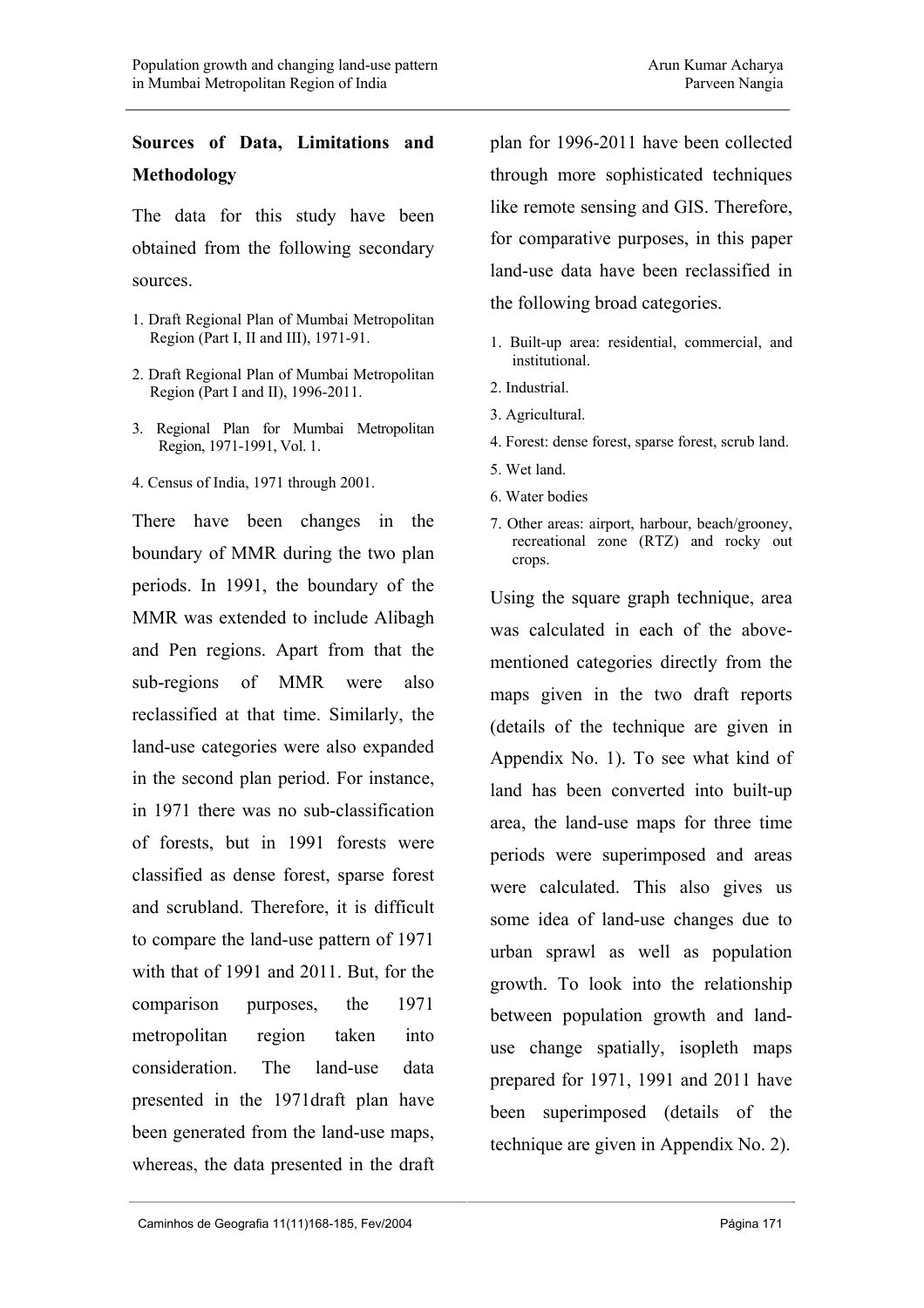# **Population Growth in Mumbai Metropolitan Region:**

The MMR is the largest metropolitan region in India. It was notified by the government in 1967 on the recommendations of the Gadgil committee, which was appointed to look into the problems of Mumbai city and suggest the policy measures to overcome these problems. The committee felt planning within the narrow limits of the city could not solve the problems of Mumbai. Regional development was considered a necessity to solve a multitude of the problems faced by Mumbai. Therefore, a much larger region was considered for planning. The MMR includes within its folds the Municipal Corporations of Greater Mumbai, Thane, Kalyan, and Navi Mumbai, 16 municipal towns, 7 non-municipal urban centers and 995 villages. Its administrative region includes entire district of Greater Mumbai, and parts of Thane and Raigad districts.

Table 1 presents the size and proportion of population and density in different constituent units of MMR for the periods from 1971 to 2011. It also shows how population growth is distributed in each constituent unit of MMR. The overall population size of MMR has increased from 7.7 million in 1971 to 14.4 million in 1991, almost doubled in a short span of 20 years. It is expected to increase further to 22.2 million by 2011. As expected, the greatest concentration of population in MMR is in the Greater Mumbai region (Island city and Suburbs) followed by Kalyan.

In 1971, more than three-fourths of the population in MMR lived in Greater Mumbai (Island city and Suburbs). In 1991, the share of population in this region has come down to 69 per cent, which is expected to decline further to 58 per cent by 2011. On the other hand, Thane, Kalyan, Uran, Bhiwandi, and Bassain are growing fast and the share of population in this region has increased from 4.1 per cent, 6.5 per cent, 1.2 per cent, 3.2 per cent and 2.6 per cent respectively in 1971 to 7.7 per cent, 9.5 per cent, 2.7 per cent, 4.3 per cent and 2.9 per cent, respectively in 1991, and is expected to increase to 10 per cent, 11.4 per cent, 7.3 per cent, 5 per cent and 4.5 per cent, respectively in 2011.

In 1971, the overall density of MMR was 1,989 persons per square kilometer. The population density of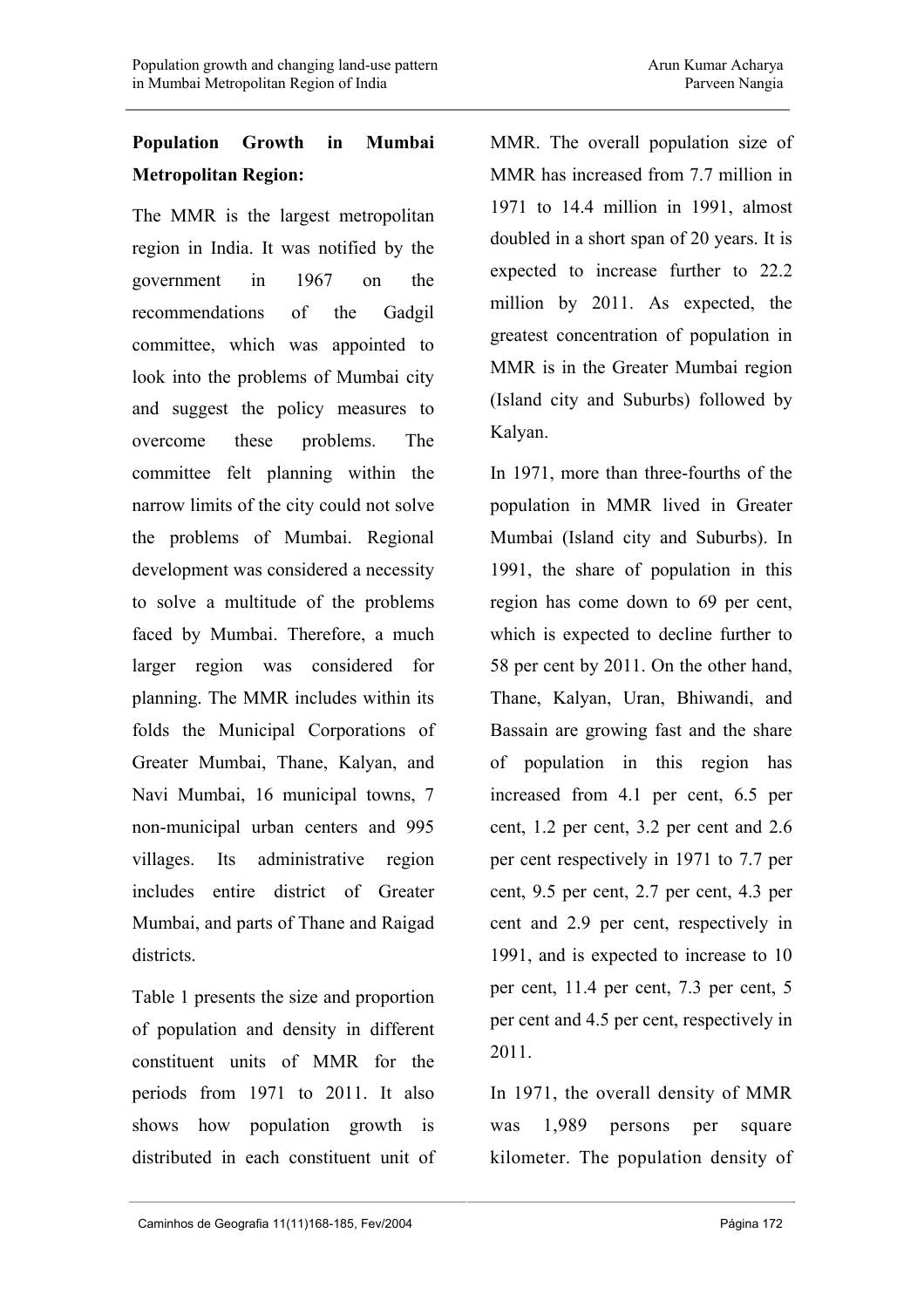Island city was exceptionally high at a level of 42,060 persons per square km. In contrast, suburban areas had a density of 7,340 persons per square km. But in 1991, the overall density of MMR increased to 3,743 and in 2011 it is expected to be 5,774 persons per square km. The population density of Island city in 1991 was 44,096 persons per sq.km., while in suburbs it was around 17,087. The other regions which had high density (nearly 2000 or more)

were Thane, Kalyan and Uran. By 2011, the population density in the Island city is expected to decline to around 39,236 and in the suburbs it is expected to go up to around 25,578. The other regions which are expecting a very high density (more than 2,000) are Thane, Bassain, Kalyan and Uran. Very soon Uran is going to be the next most congested place after Suburbs, with a density of more than 7,500.

|                             |         | <b>Population</b> |          |      | Percent of population |      |       | <b>Density</b> |       |  |
|-----------------------------|---------|-------------------|----------|------|-----------------------|------|-------|----------------|-------|--|
| <b>Region/Sub</b><br>Region | 1971    | 1991              | 2011     | 1971 | 1991                  | 2011 | 1971  | 1991           | 2011  |  |
| Island city                 | 3070378 | 3174889           | 2825000  | 40.1 | 22.0                  | 12.7 | 42060 | 44096          | 39236 |  |
| <b>Suburbs</b>              | 2900197 | 6751002           | 10106000 | 37.8 | 46.8                  | 45.4 | 7340  | 17087          | 25578 |  |
| Thane                       | 312348  | 1104795           | 2238934  | 4.1  | 7.7                   | 10.1 | 903   | 3193           | 6471  |  |
| Bassain                     | 200799  | 420263            | 1002031  | 2.6  | 2.9                   | 4.5  | 461   | 964            | 2298  |  |
| <b>Bhiwandi</b>             | 241424  | 626056            | 1115319  | 3.2  | 4.3                   | 5.0  | 351   | 911            | 1623  |  |
| Kalyan                      | 500435  | 1365926           | 2545924  | 6.5  | 9.5                   | 11.4 | 772   | 2108           | 3928  |  |
| Panvel                      | 234415  | 427487            | 625645   | 3.1  | 3.0                   | 2.8  | 408   | 745            | 1090  |  |
| Uran                        | 91557   | 390114            | 1616751  | 1.2  | 2.7                   | 7.3  | 427   | 1821           | 7548  |  |
| Khalapur                    | 36577   | 72392             | 93167    | 0.5  | 0.5                   | 0.4  | 213   | 421            | 542   |  |
| Karjat                      | 75939   | 93629             | 84141    | 1.0  | 0.6                   | 0.4  | 246   | 303            | 272   |  |
| <b>Total</b>                | 7664069 | 14426553          | 22252912 | 100  | 100                   | 100  | 1989  | 3743           | 5774  |  |

|  |  | Table 1 |  |                                                        |  |
|--|--|---------|--|--------------------------------------------------------|--|
|  |  |         |  | $11$ $12$ $13$ $13$ $13$ $15$ $10$ $10$ $10$ $10$ $10$ |  |

Population distribution and density in MMR, 1971-2011

**Source:** Draft Regional Plan for MMR, 1971-1991 and 1996-2011, MMRDA

Table 2 presents the distribution of population growth and annual growth rate in different constituent units. The population growth rate in MMR declines from 4.4 per cent during 1971- 1991 to 2.7 per cent during 1991-2011. It may be noted that Greater Mumbai

(Island city and Suburbs) observes a decline in its growth rate from 3.3 per cent in 1971-91 to 1.5 per cent during 1991-2011. The growth rate of the Island city becomes negative during the later period. Some of the areas of the region are growing at a dramatic rate.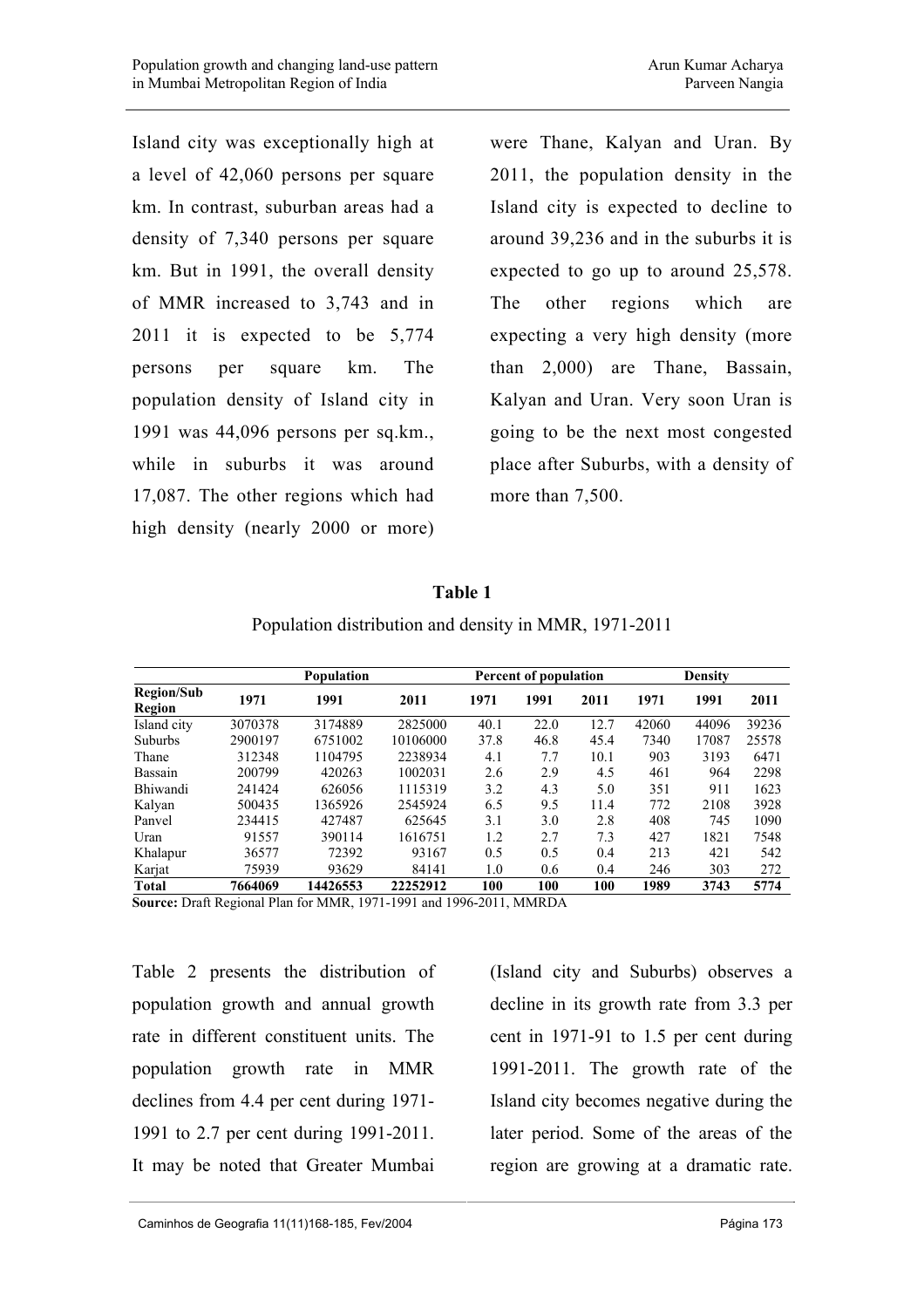The annual population growth rate of Thane was 12.7 per cent during 1971- 91, which is reduced to 5.1 per cent during 1991-2011. Similarly, Bhinwadi and Kalyan had a growth rate of 8 per cent and 8.6 per cent in 1971-91, which is reduced to 3.9 per cent and 4.3 per cent, respectively in 1991-2011. The other area, which experienced an increased growth rate is Bassain. The annual growth rate of Bassain grew from 5.5 per cent in 1971-91 to 6.9 per cent in 1991- 2011.

Of the total population growth in MMR during 1971 to 1991, 57 per cent population has been added only in the suburban areas of Greater Mumbai compared to only 1.5 per cent in the Island city. During this period 12 per cent and 13 per cent of the additional population has gone to Thane and Kalyan. For the period 1991-2011, share of population growth is expected to decline to 43 per cent in suburbs and increase to 15 per cent in Thane and Kalyan. The overall population of the Island city is declining during this period. However, the contribution of Uran goes up in population growth from 4.4 per cent in 1971-91 to 15.7 per cent in 1991-2011.

|                             | <b>Population growth</b> |           | growth  | Distribution of population | Annual growth rate |           |
|-----------------------------|--------------------------|-----------|---------|----------------------------|--------------------|-----------|
| <b>Region/Sub</b><br>Region | 1971-91                  | 1991-2011 | 1971-91 | 1991-2011                  | 1971-91            | 1991-2011 |
| Island city                 | 104511                   | -349889   | 1.5     | $-4.5$                     | 0.2                | $-0.6$    |
| <b>Suburbs</b>              | 3850805                  | 3354998   | 56.9    | 42.9                       | 6.6                | 2.5       |
| Thane                       | 792447                   | 1134139   | 11.7    | 14.5                       | 12.7               | 5.1       |
| Bassain                     | 219464                   | 581768    | 3.2     | 7.4                        | 5.5                | 6.9       |
| <b>Bhiwandi</b>             | 384632                   | 489263    | 5.7     | 6.3                        | 8.0                | 3.9       |
| Kalyan                      | 865491                   | 1179998   | 12.8    | 15.1                       | 8.6                | 4.3       |
| Panyel                      | 193072                   | 198158    | 2.9     | 2.5                        | 4.1                | 2.3       |
| Uran                        | 298557                   | 1226637   | 4.4     | 15.7                       | 16.3               | 15.7      |
| Khalapur                    | 35815                    | 20775     | 0.5     | 0.3                        | 4.9                | 1.4       |
| Karjat                      | 17690                    | $-9488$   | 0.3     | $-0.1$                     | 1.2                | $-0.5$    |
| Total                       | 6762484                  | 7826359   | 100     | 100                        | 4.4                | 2.7       |

**Table 2**  Population growth in MMR, 1971-2011

**Source:** Draft Regional Plan for MMR, 1971-1991 and 1996-2011, MMRDA

## **Land-use Pattern in Mumbai Metropolitan Region**

Table 3 presents the land-use pattern for different regions of MMR in 1971. At that time nearly 4 per cent area of the region was used as built-up area, more than onefourth was under forest cover and more than half was used for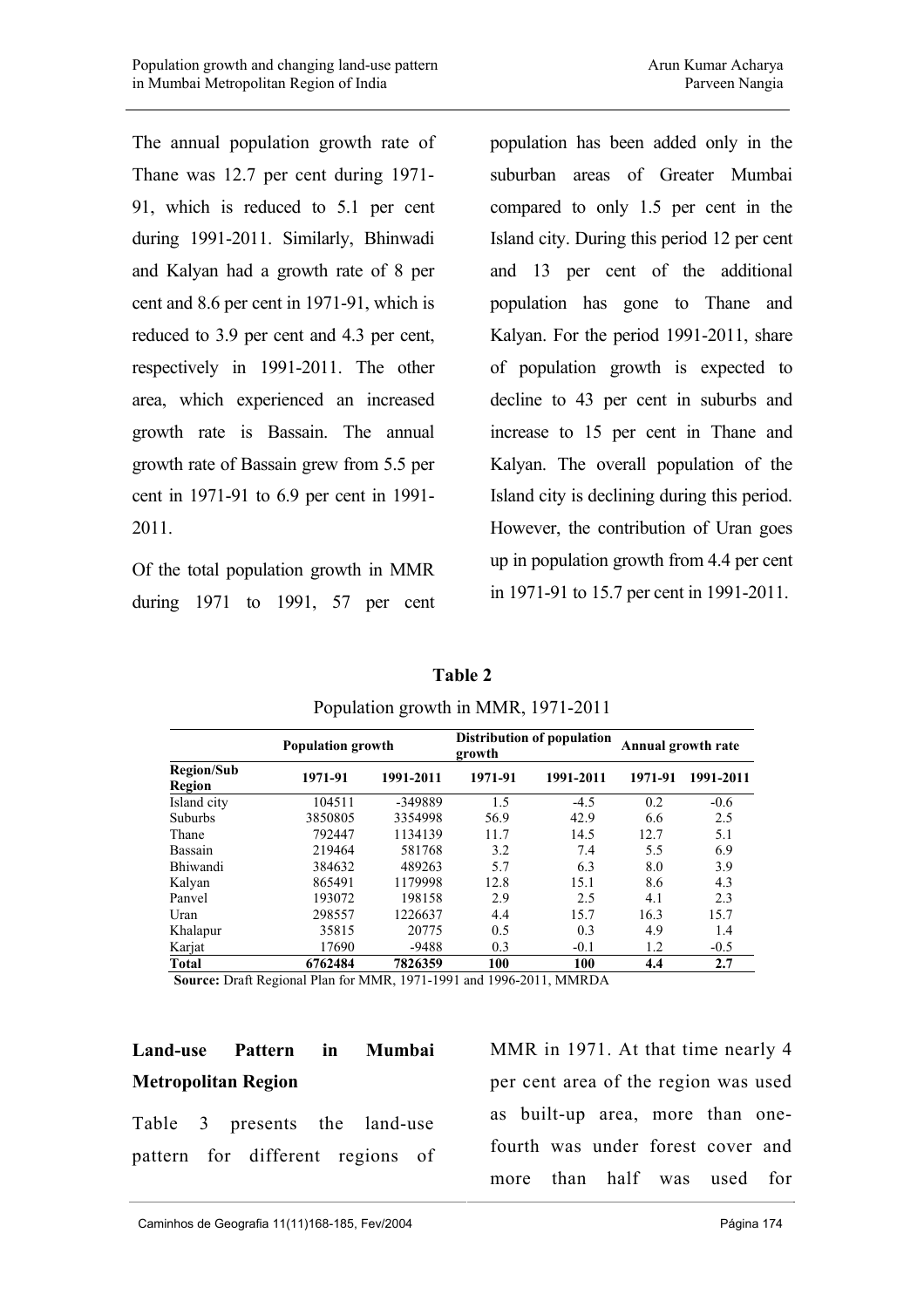agricultural purposes. In the Island city three-fifths of the land was used as built-up area and 6 per cent for industrial purposes. But in the suburbs less than one-fifth area was used as built-up and 4 per cent as industrial land. In suburbs nearly two-fifths of the land was used for agricultural purposes or was under the forest cover. Built-up area had a

very small proportion (less than 3 per cent) in all the other regions. In Thane about 4 per cent area was under industrial use. In Bassain, Khalapur, Karjat and Bhiwandi onethird or more area was under forest cover. In Bhiwandi, Kalyan, Panvel, and Karjat more than three-fifths of the land was used for agricultural purposes (see figure 1).

**Table 3**  Existing land-use distribution in MMR in 1971 (Area in sq. km)

| <b>Region/Sub</b> | <b>Built-up</b> | Industry | Agriculture | Forest | Wet land | Water    | <b>Others</b> | <b>Total</b> |
|-------------------|-----------------|----------|-------------|--------|----------|----------|---------------|--------------|
| Region            |                 |          |             |        |          | body     |               | area         |
| Island city       | 45.2            | 4.8      |             |        | 8.9      | $\theta$ | 15            | 73.9         |
| <b>Suburbs</b>    | 71              | 16       | 47.9        | 103    | 126.1    | 9.5      | 21.5          | 395          |
| Thane             | 9.5             | 15       | 143         | 98     | 75.5     | 3.5      | 1.5           | 346          |
| Bassain           | 1.3             | $\theta$ | 206.3       | 180    | 44.3     | 4.3      | $\Omega$      | 436.2        |
| Bhiwandi          | 1.6             | 1.5      | 443         | 200    | 25       | 16       | $\theta$      | 687.1        |
| Kalyan            | 13.2            |          | 421         | 171.2  |          | 24.6     | 16            | 648          |
| Panvel            | $\mathfrak{D}$  | 2.4      | 423.6       | 102    | 32       | 12       | $\theta$      | 574          |
| Uran              | 0.5             |          | 127.5       | 20     | 58       | 1.5      | 5.5           | 214          |
| Khalapur          | 0.5             | 3.5      | 95          | 66     | 3        | 4        | $\theta$      | 172          |
| Karjat            | 4.3             | $\theta$ | 191         | 105.2  | 0.5      | 8        | $\theta$      | 309          |
| <b>Total</b>      | 149.1           | 45.2     | 2098.3      | 1045.4 | 374.3    | 83.4     | 59.5          | 3855         |

**Source:** Draft Regional Plan for MMR, 1971-1991, MMRDA

Table 4 shows the land-use pattern for 1991. Nearly one-tenth of the area of MMR was used as built-up area and less than 3 per cent as industrial area. Two-fifths of the land was used for agricultural purposes and more than one-third was under the forest cover. In the Island city, built-up area was 71 per cent and industrial area was 8 per cent. In the suburbs, 33 per cent area was built-up and 4 per cent was

used for industries. In Bhinwadi, more than half of the land was under the agriculture. In all the other regions between 30 to 50 per cent of the land was used for agricultural purposes. In Khalapur and Karjat more than half of the land was under forest cover. While in Bassain, Bhinwadi, Kalyan and Panvel between 30 to 45 per cent of the land was under the forest cover (see figure 1).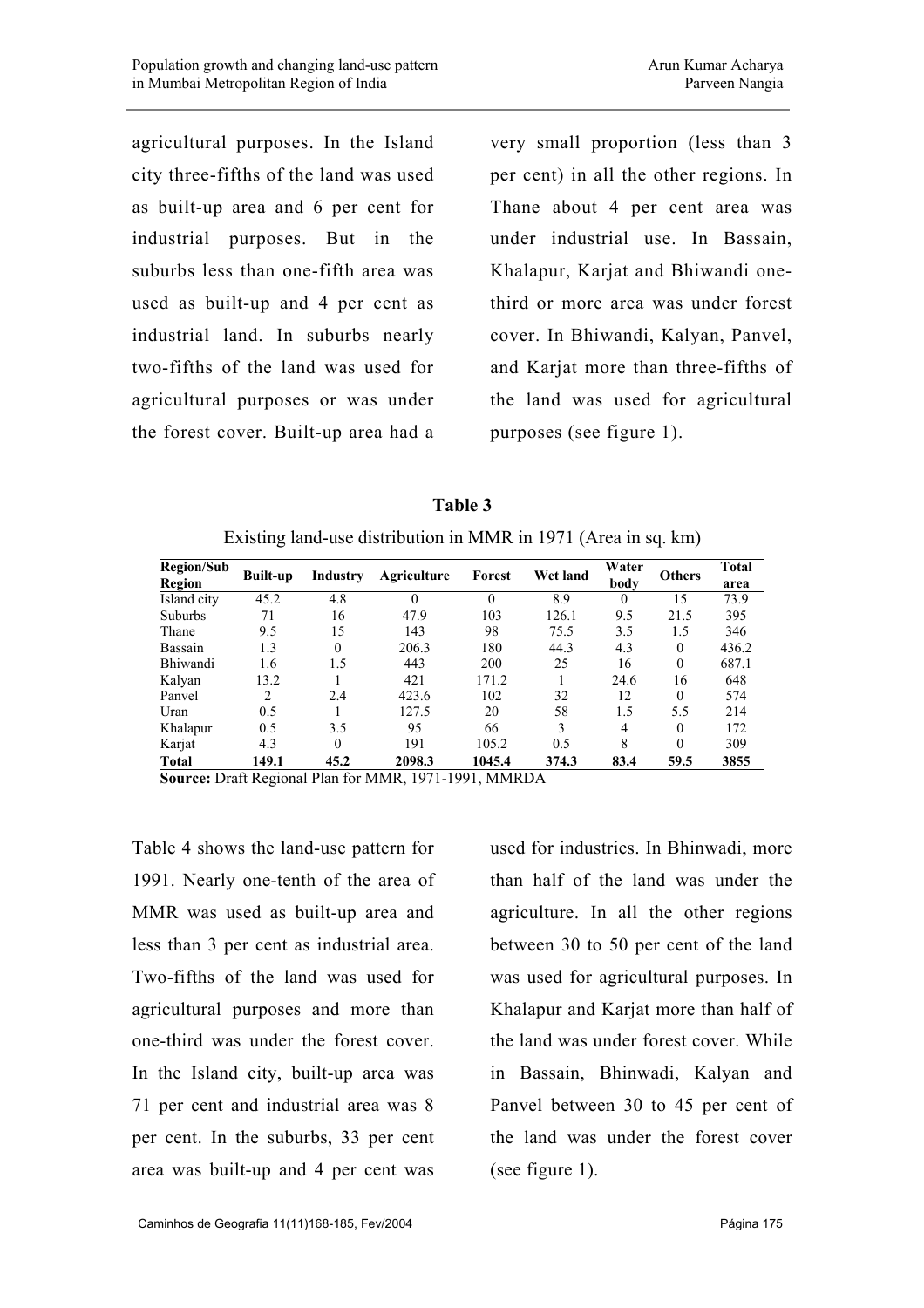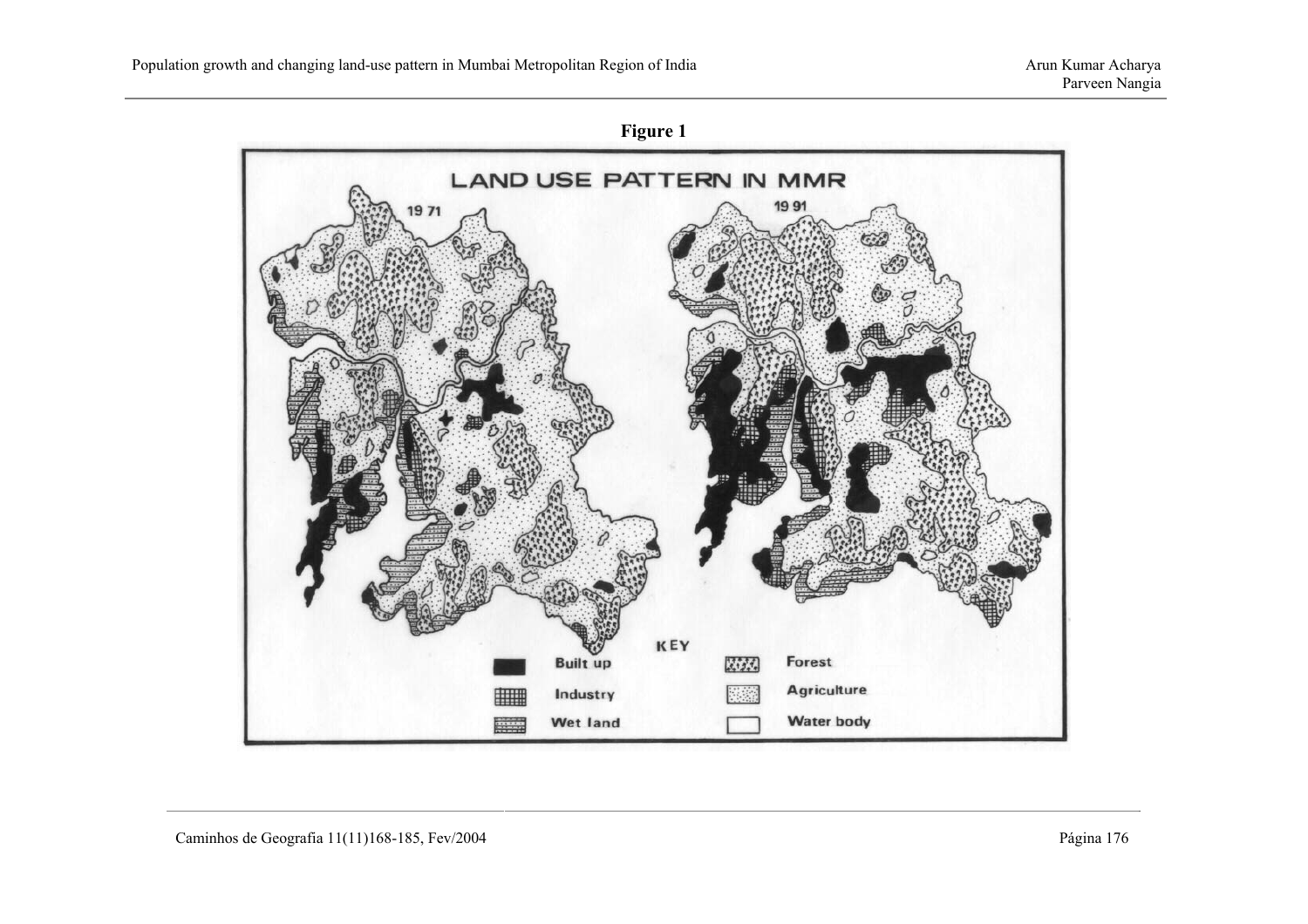### **Table 4**

Existing land-use distribution in MMR in 1991 (Area in sq. km)

| <b>Region/Sub</b> | <b>Built-up</b> |          | Water<br>Industry Agriculture Forest Wet land | <b>Others</b> | Total |          |          |       |
|-------------------|-----------------|----------|-----------------------------------------------|---------------|-------|----------|----------|-------|
| Region            |                 |          |                                               |               |       | body     |          | area  |
| Island city       | 51.8            | 6.3      |                                               | $\Omega$      | 5.9   | $\Omega$ | 9.9      | 73.9  |
| <b>Suburbs</b>    | 130.1           | 16.3     | 24.6                                          | 95.8          | 98.1  | 8.8      | 21.4     | 395.1 |
| Thane             | 46.4            | 40.9     | 83.8                                          | 98            | 72.1  | 3.4      | 1.5      | 346.2 |
| Bassain           | 26.6            | 1.7      | 160.7                                         | 200           | 43.8  | 3.2      | $\theta$ | 436   |
| <b>Bhiwandi</b>   | 17.9            | 0.4      | 388.7                                         | 232           | 37.6  | 10.4     | $\theta$ | 687   |
| Kalyan            | 38.1            | 17.4     | 277.5                                         | 274.5         | 7.3   | 16.8     | 16.5     | 648.1 |
| Panyel            | 25.6            | 14.3     | 250.4                                         | 236.8         | 35    | 12       | $\theta$ | 574.1 |
| Uran              | 6.8             | 1.3      | 71.2                                          | 70.2          | 57.7  | 1.5      | 5.5      | 214.2 |
| Khalapur          | 3.2             | 3.5      | 40.7                                          | 117           | 4.3   | 3.3      | $\Omega$ | 172   |
| Karjat            | 4.8             | $\theta$ | 148.4                                         | 147.5         | 0.5   | 7.9      | $\Omega$ | 309.1 |
| <b>Total</b>      | 351             | 101.7    | 1445.9                                        | 1471.6        | 362.0 | 67.1     | 54.7     | 3855  |

**Source:** Draft Regional Plan for MMR, 1996-2011, MMRDA

Table 5 shows the proposed land-use plan for 2011. Mumbai Metropolitan Regional Development Authority modified the zoning plan for the plan period 1996-2011. The new land-use categories are given below:

- ⇒ Urbanisable Zone U1
- ⇒ Urbanisable Zone U2
- ⇒ Industrial Zone
- ⇒ Forest
- ⇒ Agriculture
- ⇒ Wet land
- ⇒ Water body
- ⇒ Others (Airport, Quarry zone, RTZ, etc.)

### **Table 5**

Proposed land-use distribution in MMR in 2011 (Area in sq. km)

| <b>Region/Sub</b><br>Region | <b>Built-up</b> | Industry | Agriculture                                           |          |          | Forest Wet land Water body Others Total area |        |      |
|-----------------------------|-----------------|----------|-------------------------------------------------------|----------|----------|----------------------------------------------|--------|------|
| Island city                 | 56.8            | 5.5      | $\theta$                                              | 0        | $\theta$ | $\Omega$                                     | 11.5   | 73.9 |
| <b>Suburbs</b>              | 180.2           | 27.9     | 100.5                                                 | $\theta$ | $\theta$ | 7.6                                          | 79.2   | 395  |
| Thane                       | 176             | 25.8     | 73.3                                                  | 23.5     | 13.7     | 4.2                                          | 29.5   | 346  |
| Bassain                     | 93.8            | 4.2      | 176.5                                                 | 129.4    | 5.2      | 2.2                                          | 24.7   | 436  |
| Bhiwandi                    | 92.4            | 2.8      | 342.4                                                 | 215.1    | 2.1      | 7.4                                          | 25.5   | 687  |
| Kalyan                      | 138             | 24.9     | 300                                                   | 157      | 0.2      | 14.8                                         | 13.4   | 648  |
| Panvel                      | 170.5           | 4.52     | 180.4                                                 | 160.23   | 8.3      | 16.46                                        | 33.64  | 574  |
| Uran                        | 76.7            | 41.1     | 18.4                                                  | 23.2     | 32.4     | 1.4                                          | 21.4   | 214  |
| Khalapur                    | 34.36           | 3.3      | 51.3                                                  | 64.7     | $\Omega$ | 8.2                                          | 10.4   | 172  |
| Karjat                      | 55.28           | $\theta$ | 138.5                                                 | 106.1    | $\theta$ | 5.8                                          | 3.4    | 309  |
| <b>Total</b>                | 1074.04         | 140.02   | 1381.3                                                | 879.23   | 61.9     | 68.06                                        | 252.64 | 3855 |
|                             |                 |          | Source: Draft Regional Plan for MMR, 1996-2011, MMRDA |          |          |                                              |        |      |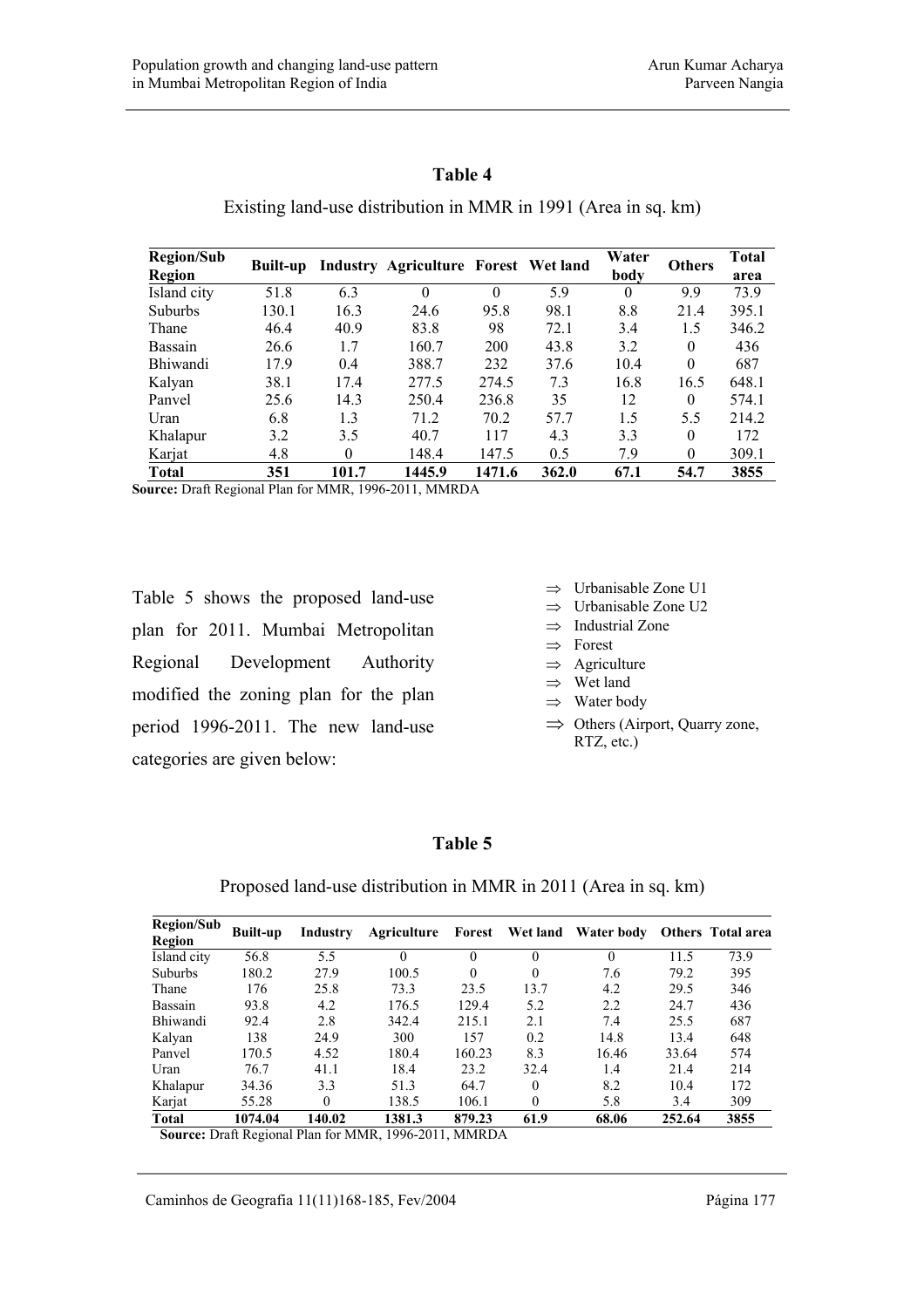According to this plan, built–up area is divided into two categories - U1 and U2. Zone U1 includes those areas, which are primarily built-up and intensively used for residential and economic activities. While Zone U2 includes the land within 1 km on either side of important roads and within 1.5 km radius from railways stations subjects to other physical and statutory constraints.

The proposed land-use plan shows that by 2011 more than one-fourth area of the MMR will be built-up in the U1 and U2 categories. About 4 per cent of the land will be for industrial use and 23 per cent under forest cover. The proportion of agricultural land remains almost at the same level of slightly less than 40 per cent. In the Island city three-fourths of the land is built-up and 8 per cent is used for industries. In the suburbs 46 per cent of the land is builtup and 7 per cent is used for industries. Only in Bhiwandi and Karjat region more than 30 per cent area is under forests cover. In all the other regions less than 30 per cent area is under forests. Out of all the regions Bhinwadi and Kalyan have the highest proportion of land for agricultural use (nearly 50 per cent), followed by Karjat where 45 per cent land is used for agriculture. In all the

other regions less than 40 per cent land is used for agriculture. It is as low as 10 per cent in Uran (see figure 1).

Due to peculiar geographical location of the MMR urban sprawl has taken place only in one direction. Till 1971 urban built-up area of MMR was 149.1 sq.km, out of which 116.2 sq.km area was located in Greater Mumbai (Island city and suburbs). Until that time urban expansion was confined to the Island city and its suburbs. In the later period growth took place along the transport network beyond Greater Mumbai and on the main land mainly towards Bassain, Bhiwandi, Thane, Kalyan, Panvel, Uran, Khalapur and Karjat. In these regions large parts of agricultural and forest land were brought under built-up area.

## **Land-use Change in Mumbai Metropolitan Region**

Table 6 shows the land-use distribution in the constituent units of MMR. It focuses only on the built-up area, agricultural area, forest area and wet land. A comparison of this table with Table 1 reflects upon the inequality in the distribution of population and built-up area. The share of Island city in overall built-up area of MMR is declining with time, which is in congruity with share of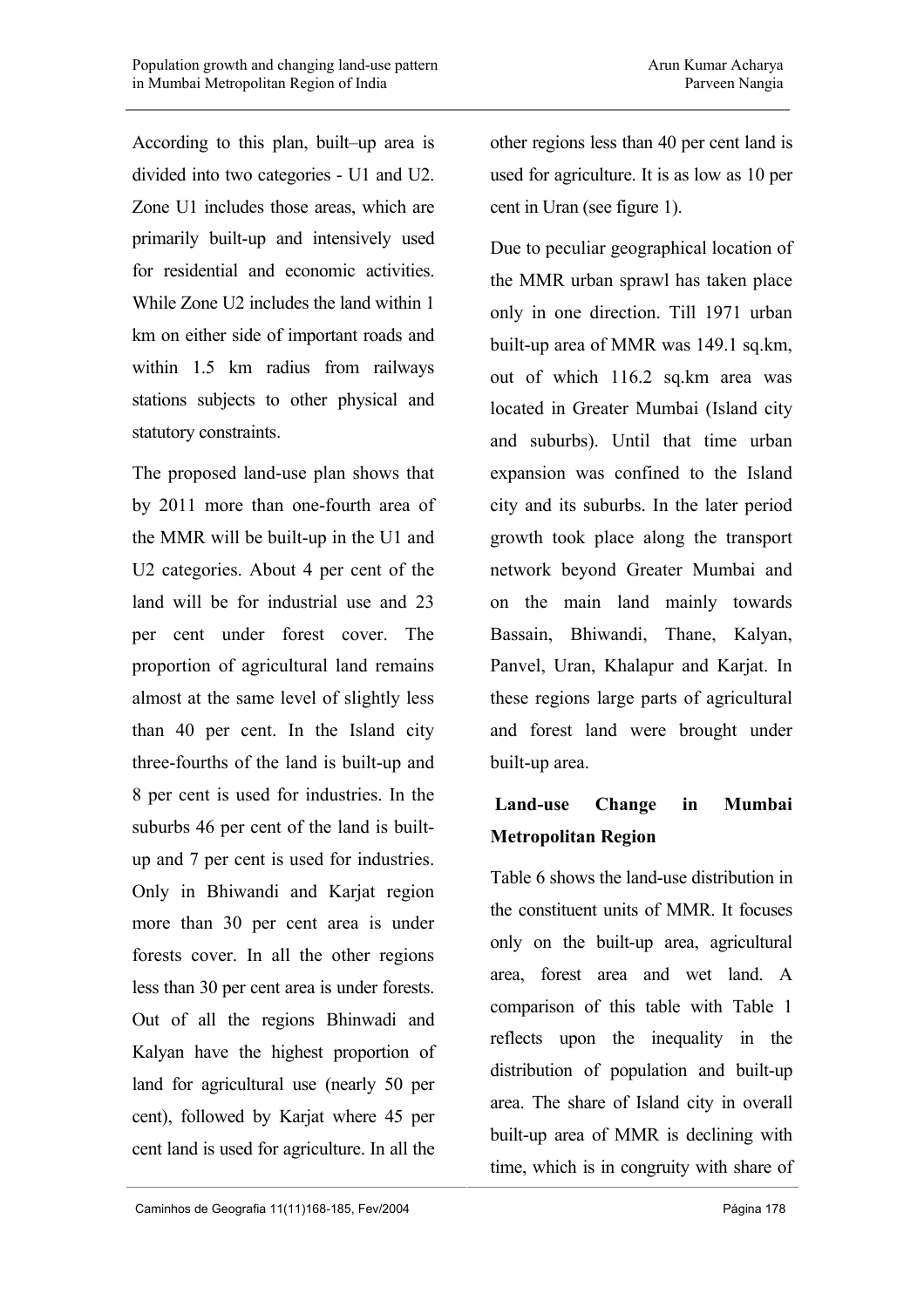population distribution. But the share of built-up area in Suburbs has decreased substantially, whereas share of population has increased during 1971-91 and has remained almost at the same level during 1991-2011. In most of the places the proportion of population and built-up area has gone up during the study period. In some areas the inequality has increased sharply. For example, in 1971 Panvel had 3 percent of population and 1 percent of

built-up area, but in 2011 although the share of population remains the same the proportion of built-up area increases to 16 percent.

Table 7 presents the changes in land-use pattern in MMR during 1971 to 2011. In 1971 more than half of the land (54 per cent) in MMR was under agriculture and more than one-fourth was covered by forests. Only a small part of the region (4 per cent) was built-up area.

### **Table 6**

|                             |      | <b>Proportion of</b><br>Built-up area |      |          | <b>Proportion of</b><br>Agriculture area |          |          | <b>Proportion of</b><br><b>Forest area</b> |          |      | <b>Proportion of</b><br>Wet land area |              |
|-----------------------------|------|---------------------------------------|------|----------|------------------------------------------|----------|----------|--------------------------------------------|----------|------|---------------------------------------|--------------|
| <b>Region/Sub</b><br>Region | 1971 | 1991                                  | 2011 | 1971     | 1991                                     | 2011     | 1971     | 1991                                       | 2011     | 1971 | 1991                                  | 2011         |
| Island city                 | 30.3 | 14.7                                  | 5.3  | $\theta$ | $\theta$                                 | $\theta$ | $\theta$ | $\Omega$                                   | $\theta$ | 2.4  | 1.6                                   | $\mathbf{0}$ |
| <b>Suburbs</b>              | 47.6 | 37.1                                  | 16.8 | 4.9      | 1.7                                      | 7.3      | 9.9      | 6.5                                        | $\theta$ | 33.7 | 27.1                                  | $\theta$     |
| Thane                       | 6.4  | 13.2                                  | 16.4 | 6.8      | 5.8                                      | 5.3      | 9.4      | 6.7                                        | 2.7      | 20.2 | 19.9                                  | 22.1         |
| Bassain                     | 0.9  | 7.6                                   | 8.7  | 9.8      | 11.1                                     | 12.8     | 17.2     | 13.6                                       | 14.7     | 11.8 | 12.1                                  | 8.4          |
| Bhiwandi                    | 1.1  | 5.1                                   | 8.6  | 21.1     | 26.9                                     | 24.8     | 19.1     | 15.8                                       | 24.5     | 6.7  | 10.4                                  | 3.4          |
| Kalyan                      | 8.9  | 10.9                                  | 12.8 | 20.1     | 19.2                                     | 21.7     | 16.4     | 18.7                                       | 17.9     | 0.3  | 2                                     | 0.3          |
| Panvel                      | 1.3  | 7.3                                   | 1.6  | 20.2     | 17.3                                     | 13.1     | 6.8      | 16.1                                       | 18.2     | 8.5  | 9.6                                   | 13.4         |
| Uran                        | 0.4  | 1.9                                   | 7.1  | 6.1      | 4.9                                      | 1.3      | 1.9      | 4.8                                        | 2.6      | 15.5 | 15.9                                  | 52.3         |
| Khalapur                    | 0.4  | 0.9                                   | 3.2  | 4.5      | 2.8                                      | 3.7      | 6.3      | 7.9                                        | 7.4      | 0.8  | 1.1                                   | $\theta$     |
| Karjat                      | 2.9  | 1.4                                   | 5.1  | 9.1      | 10.3                                     | 10       | 10.1     | 10                                         | 12.1     | 0.1  | 0.1                                   | $\mathbf{0}$ |

Land-use distribution in MMR in 1971-2011 (in %)

**Source:** Draft Regional Plan for MMR, 1971-1991 and 1996-2011, MMRDA

### **Table 7**

#### Comparative area of existing and proposed land-use in MMR (Area in sq. km)

| <b>Existing land-use in 1971</b> |        |               | <b>Existing land-use in 1991</b> |               | Proposed land-use in 2011 |               |  |
|----------------------------------|--------|---------------|----------------------------------|---------------|---------------------------|---------------|--|
|                                  | Area   | $\frac{6}{9}$ | Area                             | $\frac{6}{9}$ | Area                      | $\frac{6}{9}$ |  |
| Built-up                         | 149.1  | 3.9           | 351                              | 9.1           | 1074.04                   | 27.8          |  |
| Industry                         | 45.2   | 1.2           | 101.7                            | 2.6           | 140.02                    | 3.6           |  |
| Agriculture                      | 2098.3 | 54.4          | 1445.9                           | 37.5          | 1381.3                    | 35.8          |  |
| Forest                           | 1045.4 | 27.1          | 1471.6                           | 38.2          | 879.23                    | 22.8          |  |
| Wet land                         | 374.3  | 9.7           | 362.                             | 9.4           | 91.9                      | 1.6           |  |
| Water body                       | 83.4   | 2.2           | 67.1                             | 1.7           | 68.06                     | 1.8           |  |
| Others                           | 59.5   | 15            | 54.7                             | 1.4           | 252.64                    | 6.6           |  |

Note: Others<sup>1</sup> includes Airport, Harbour, Beach/grooney, RTZ and Rocky out crop. **Source:** Calculated from Table 3, 4 and 5.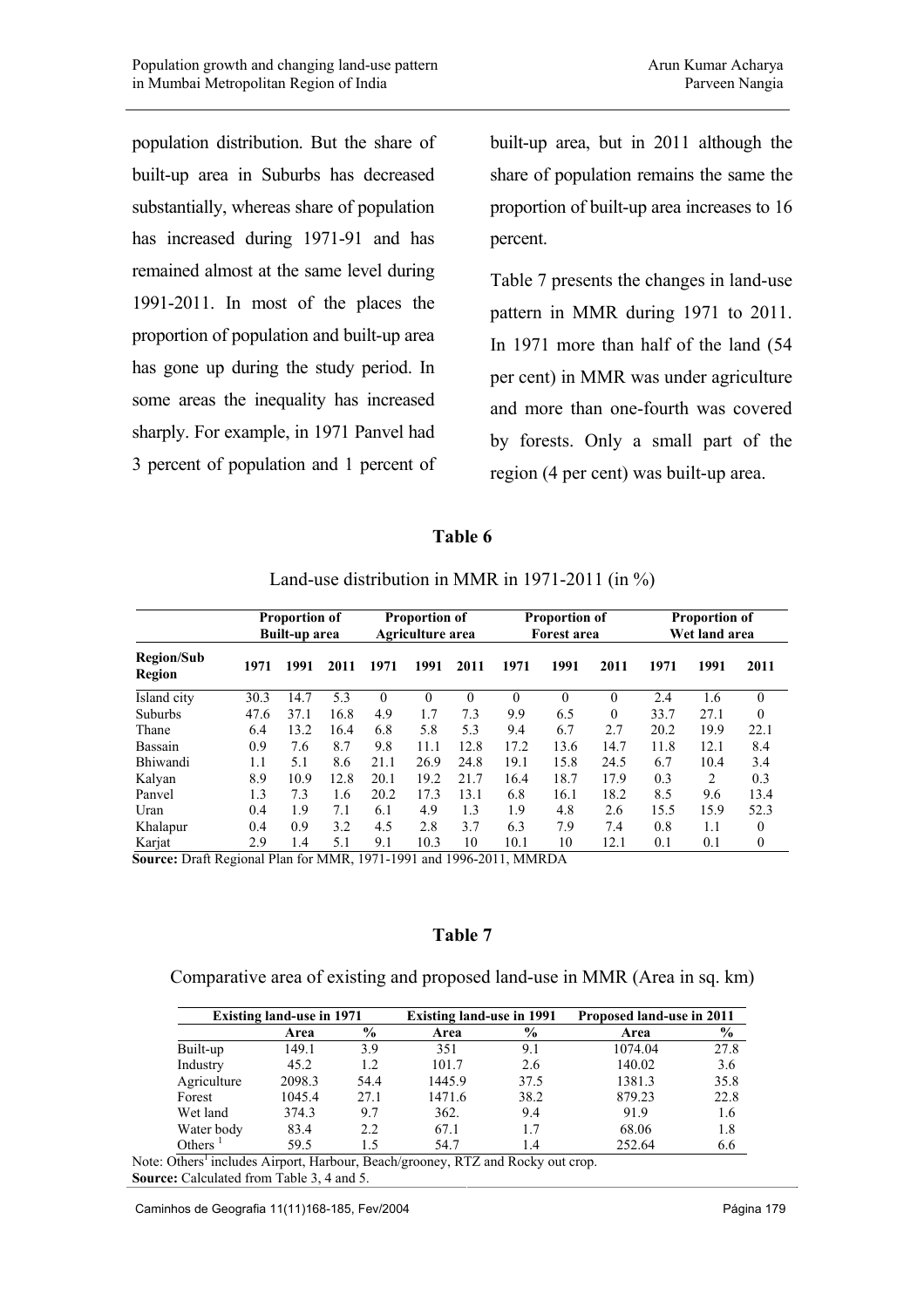In 1991 the proportion of area under agriculture declined to 38 per cent. On the other hand, built-up area increased to 9 per cent. In all the other land-use categories there was hardly any change. The proportion of area under forest and green land also increased from 27 to 38 percent. In the proposed land-use plan there is a much greater emphasis on increasing the built-up area. More than one-fourth of the land in the metropolitan region will be built-up by 2011. For this purpose mainly forest land is being used as its proportion declines from 38 to 23 per cent during 1991 to 2011. The proportion of wetland also declines substantially during this period from 9 per cent to less than 2 per cent.

Table 8 shows the changes in the actual area under different uses during the two time periods. The areas in different categories of land-use have been calculated by superimposing map of 2011 on the map of 1991 and 1971. Nearly 202 sq. km of land under different uses was converted to built-up area during 1971-1991, but during 1991-2011 the area of such conversion increases to 717 sq. km. While during 1971-1991 57 square km of land was added to industrial use, in the later period only 24 sq. km land is added for such use. During 1991-2011 agricultural land declines by 43 square km, forest land by 593 square km and wetland by 300 square km.

#### **Table 8**

Land-use changes in MMR (Area in sq. km)

|             | Land-use change in 1971-2011<br>1971-91<br>202<br>723 |           |  |
|-------------|-------------------------------------------------------|-----------|--|
|             |                                                       | 1991-2011 |  |
| Built-up    |                                                       |           |  |
| Industry    | 57                                                    | 38        |  |
| Agriculture | $-652$                                                | $-65$     |  |
| Forest      | 426                                                   | $-592$    |  |
| Wet land    | $-12$                                                 | $-300$    |  |
| Water body  | $-16$                                                 |           |  |
| Others $1$  | $-5$                                                  | 198       |  |

Note: Others<sup>1</sup> includes Airport, Harbour, Beach/grooney, RTZ and Rocky out crop. **Source:** Calculated from Table 3, 4 and 5.

Table 9 shows details of different types of land that were converted into built-up area during the two time periods.

During 1971-91 nearly two-thirds of the land that was converted into built-up area was under agricultural use earlier.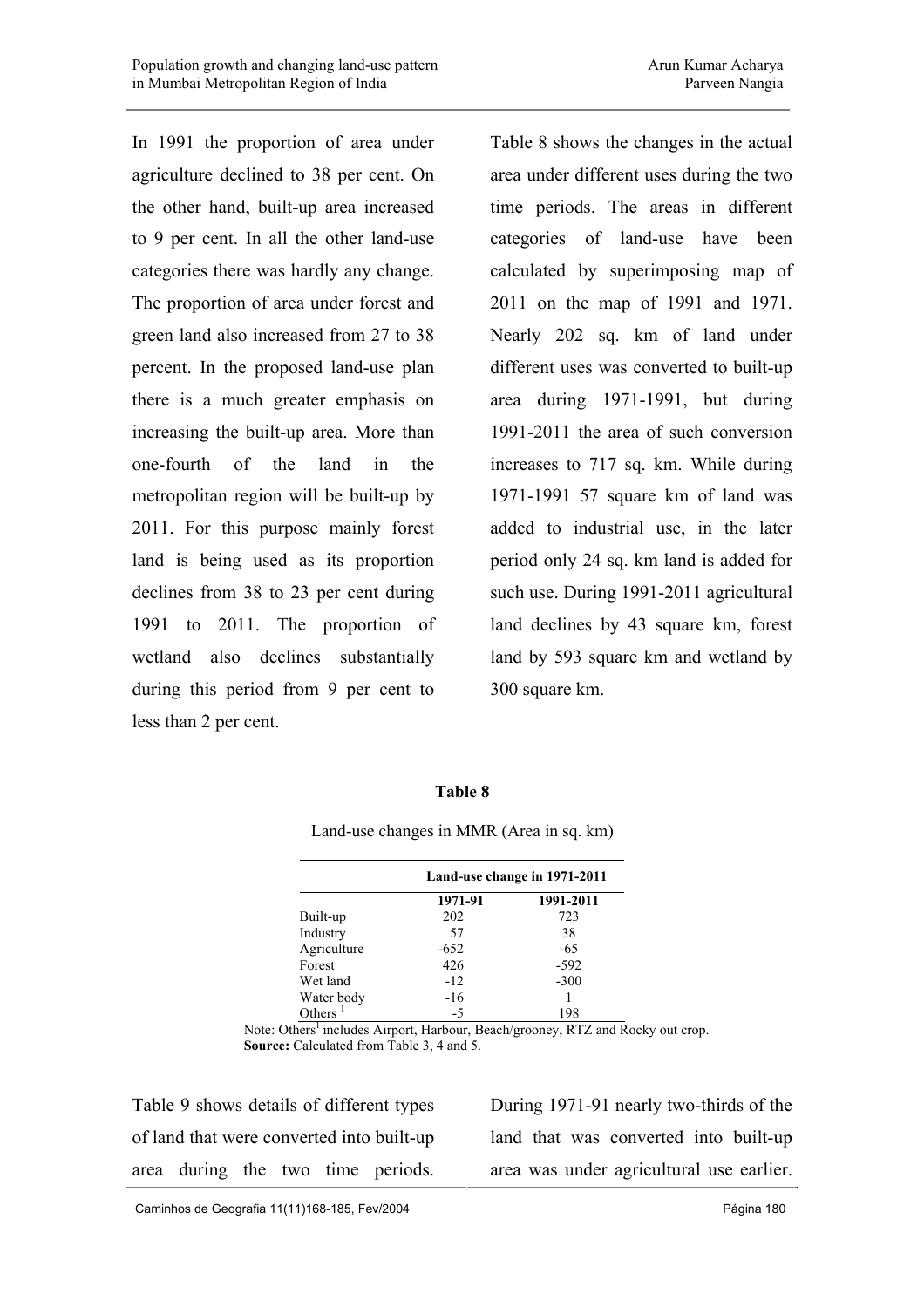Nearly one-fifth was wetland and little more than one-tenth was under forest cover. But in 1991-2011 little more than half the land that was converted into

built-up area was under forest use earlier and one-third of the land was converted into built-up area was wet land earlier.

#### **Table 9**

Conversion of different land-uses to built-up area in MMR during 1971-91 and 1991-2011 (Area in sq.km)

| Conversion of land during 1971-91 |      | <b>Conversion of land</b><br>during 1991-2011 |      |               |
|-----------------------------------|------|-----------------------------------------------|------|---------------|
|                                   | Area | $\frac{0}{0}$                                 | Area | $\frac{6}{9}$ |
| Industry                          |      | 0.5                                           |      | 0.3           |
| Agriculture                       | 137  | 63.9                                          | 57   | 7.9           |
| Forest                            | 28   | 13.1                                          | 388  | 54.1          |
| Wet land                          | 41   | 18.9                                          | 244  | 33.9          |
| Water body                        | 4    | 1.4                                           |      | 0.8           |
| Others                            |      | 22                                            |      | $\mathbf{3}$  |

Note: Others<sup>1</sup> includes Airport, Harbour, Beach/gooney, RTZ and Rocky out crop. **Source:** Calculated from Land-Use Map of Draft Regional Plan for MMR, 1971 to 1991 and 1996-2011, MMRDA.

# **Relationship Between Population Growth and Land-use Change:**

To see the relationship between population growth and land-use change, isopleth maps prepared for 1971, 1991 and 2011 and have been superimposed. The 1971-91 isopleth map showing a strong relationship between population growth and land-use change in Island city, Suburbs, central part of Thane and central part of Kalyan. The relationship is medium in southern part of Bhiwandi, western part of Bassin, central part of Panvel and Uran. It is weak in Khalapur and Karjat (see figure 2).

The 1991-2011 isopleth map showing a

strong relationship between population growth and land-use change in suburbs, central part of Bassin, southern Bhiwandi, northern and central part of Kalyan, Uran, Thane and western part of Panvel regions. The relationship is medium in southern Kalyan, south eastern Panvel and southern part of Karjat and Khalapur. It is weak in central Bhiwandi and northern part of Karjat and Khalapur (see figure 2).

### **Summary:**

Population in MMR has grown very fast in the past but the growth rate shows a declining trend. The Island city, which supports one-thirds of the population, has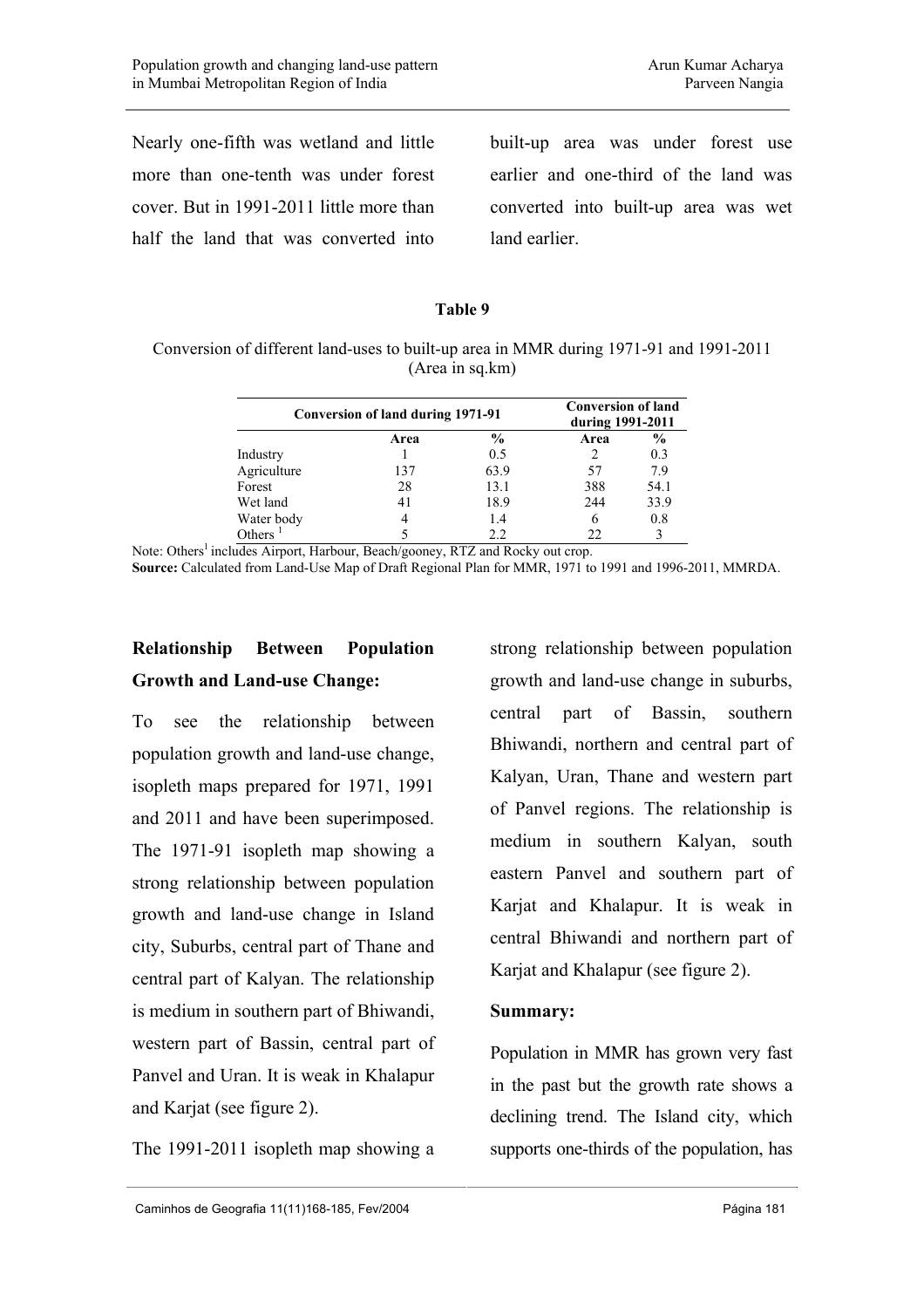started loosing population. The three regions, which have been growing very fast, are Thane, Kalyan and Uran. The Uran region has experienced a dramatic growth rate of 15 per cent per year during 1991-2011 because the new port of Nhava Sheva has started attracting other commercial activities. Its growth rate was 4 per cent during 1971-91. A significant growth in population in Thane, Kalyan and Panvel regions can be attributed to industrialization.





Along with population growth built-up area has also increased, from 4 per cent in 1971 to 9 per cent in 1991. Nevertheless, in 2011 more than onefourth of the land in MMR will be used as built-up area. The increase in built-up area is at the cost of agricultural land, forest land and wetland. The MMR was developed with the idea of decongesting Mumbai city and its suburbs, but the plan has not been successful because the density of population is very high in this part of the region. Although population density in the Island city shows a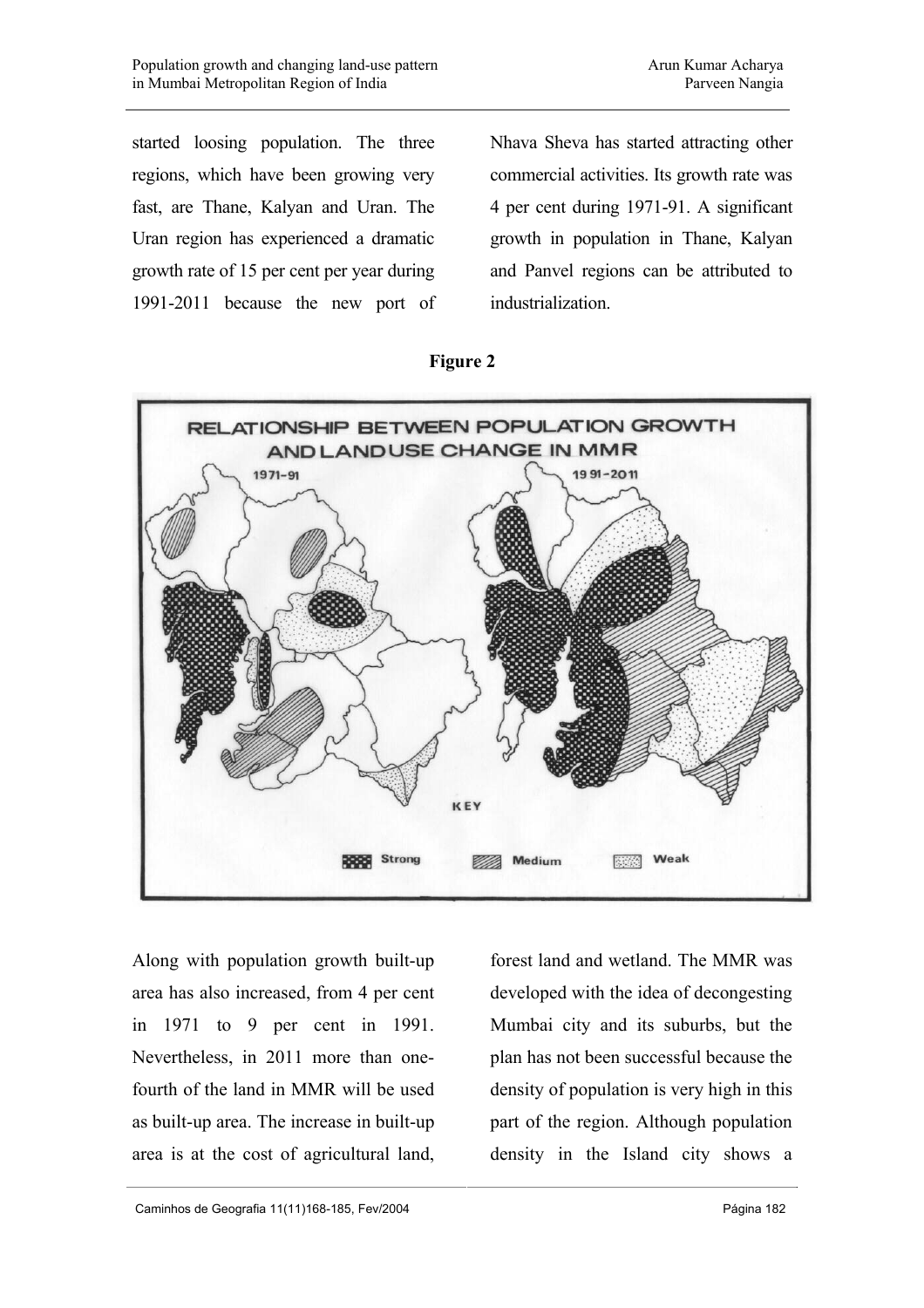declining trend the suburbs still experience an increase in density during 1991-2011.

### **REFERENCES**

Bernstein D.J. (1994). ''*Land-use Consideration in Urban Management (UMP)''*, World Bank, Washington D.C.

BMRDA (1968*). ''Draft Regional Plan For Bombay Metropolitan Region (BMR)''*, 1971-1991'. BMRDA, Bombay.

BMRDA (1995). *''Draft Regional Plan For Bombay Metropolitan Region (BMR)''*, 1996-2011'. BMRDA, Bombay.

BMRPB (1973). *''Regional Plan For Bombay Metropolitan Region (BMR), 1970-1991''*, Vol-1. Bombay.

David M.D. (1996). ''*Urban Explosion of Mumbai''*, Himalayan Publishing House, Mumbai.

Gerhard K. Heilig. (1994). ''Neglecting Dimensions of Global Land-use Change: Reflection and Data'', Population Development Review (PDR), Volume 20, Number 4, December 1994.

Mayur R and Prem R. Bohra. (1978). *''Bombay By 2000 A.D''*, Prem Ratan Bohar, Bombay.

Ravindra, A. (1996). *''Urban Land Policy: A Metropolitan Perspective''*, Concept Publishing Co., New Delhi.

### **Appendix:**

1. The square graph technique is used to calculate the area of different smaller units on the map having similar characteristics. A graph paper is used to calculate the area according to the scale of the map.

2. Isopleth map is prepared by drawing isolines. Isolines are lines on map joining places with same value for selected variables. The area between two isolines is shaded according to the ranges of higher to lower values. Here administrative boundaries are not taken into consideration for showing the distribution of selected characteristics.

3. The spatial variation of relationship between two different variables can be seen by superimposing the isopleth maps of those variables. If the pattern of isolines are similar then the relationship is strong. If the isolines of higher values of one variables coincide with the isolines of higher value of another variables the relationship is positive, but if the isolines of lower value of one variable coincide with the higher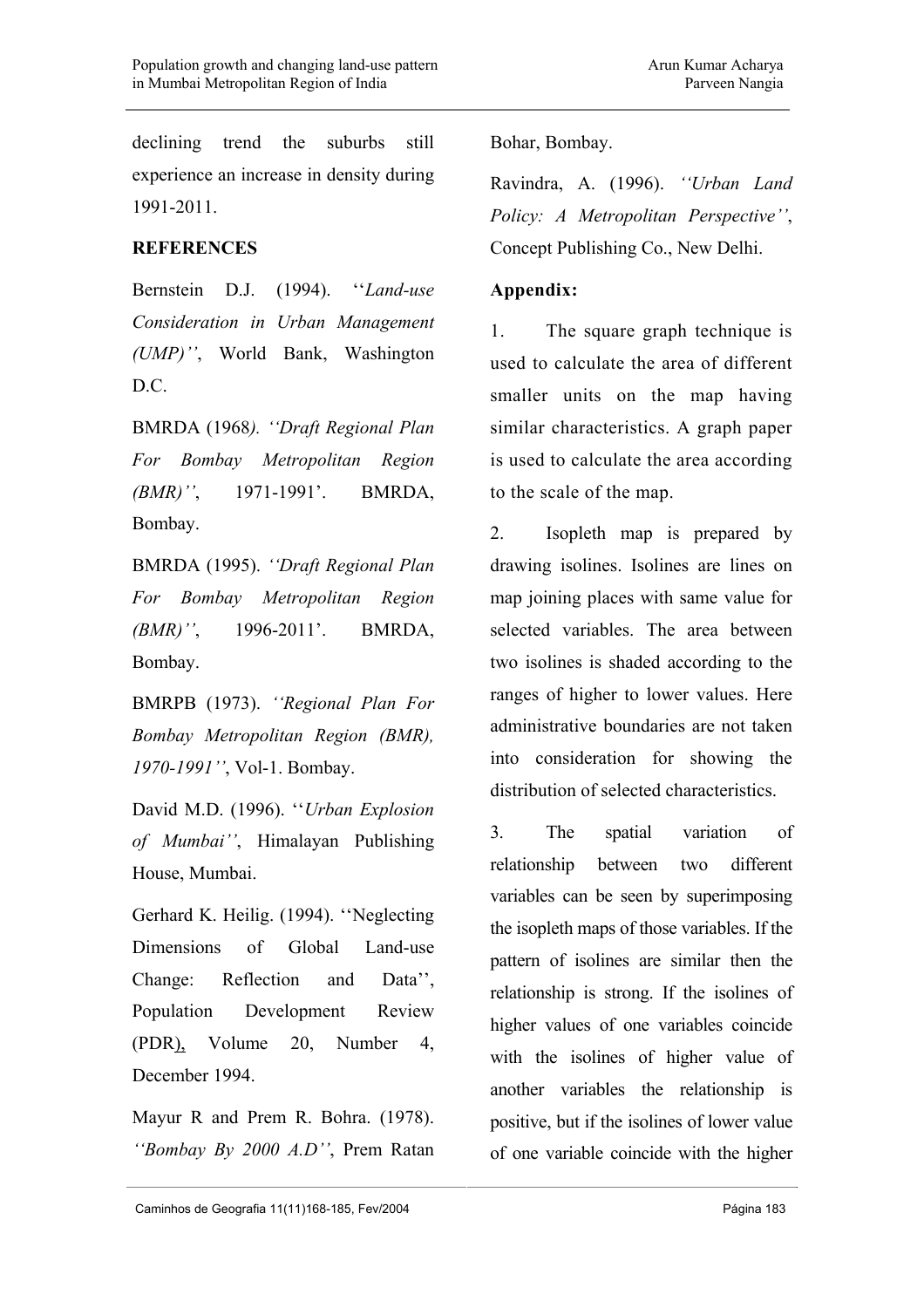value of another variable, the relationship is negative. If the isolines of two variables intersect at right angle, there is no relationship between the two variables in that area. If the isolines of two variables intersect at low angle the relationships is weak and if the isolines of two variables are parallel to each other the relationship is strong (see figure 3).